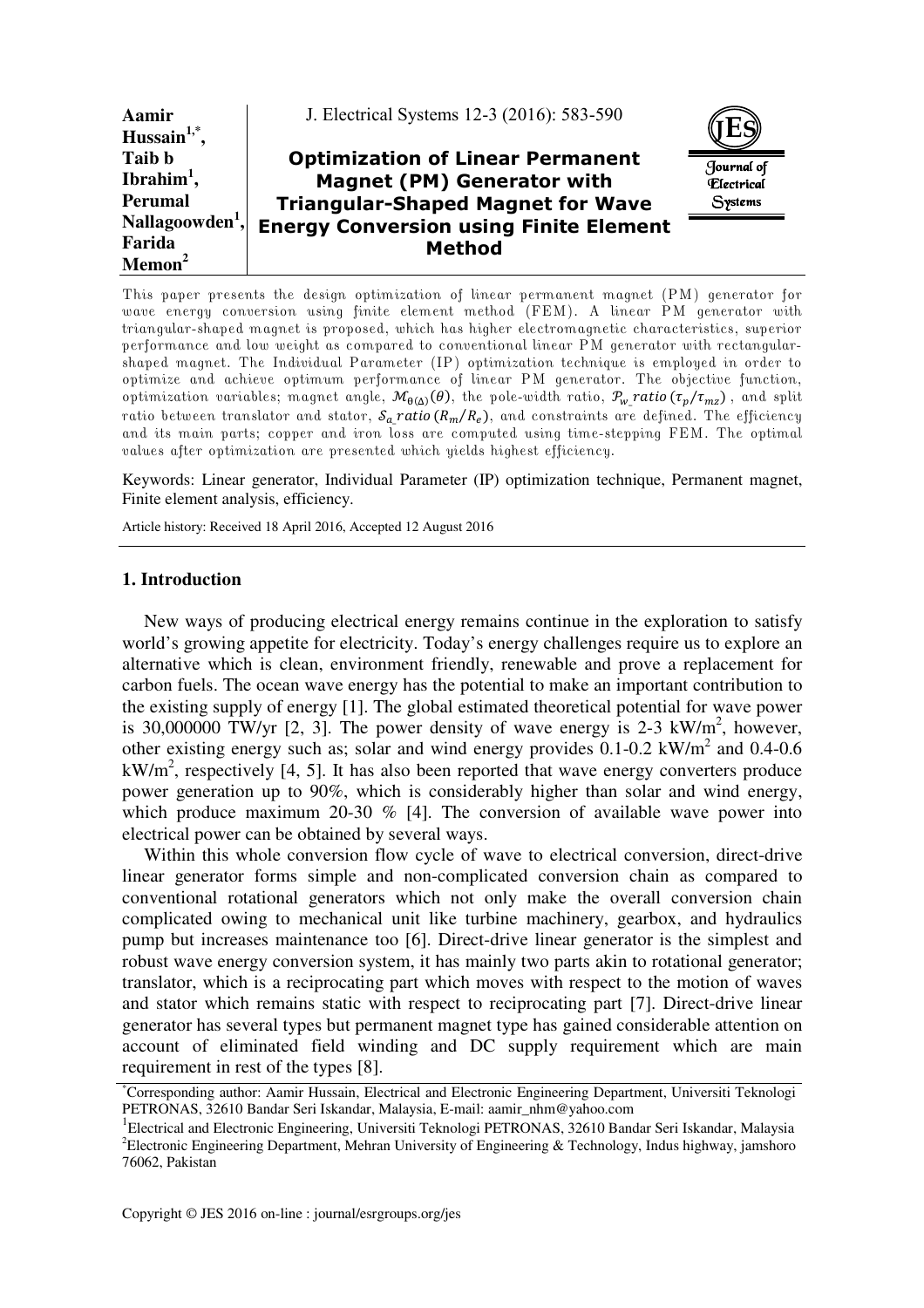Direct-drive technology owing to its simple and efficient configuration has gone through the scale which is from small scale to the commercial level. The first development comes from Linear Variable Reluctance Permanent Magnet (VRPM) machines which further are classified into linear Transverse- Flux and Vernier Hybrid permanent magnet machines, the key advantage of these machines is high force density but low power factor and complicated design structure of these machines shifted the direct-drive technology towards synchronous PM machines [9]. The development based on iron-cored PM linear generators are an eye-catching preference in wave energy conversion owing to their desirable electromagnetic characteristics and slotted stator which uninterruptedly forms the flux linkage between stator and translator [10] but cogging force and magnetic attraction forces leaves them a thinkable choice. The cogging force is a type of force which resists the translating part to move smoothly [11] and magnetic attraction force is a normal force which causes obstruction in the operational motion characteristics [12, 13]. The developed analytical methods report that iron-cored machines require 60% structural mass in order to withstand these undesired forces [14]. Alternatively, linear air-cored PM generators are proved an appropriate choice due to absence of these undesired forces and are adopted widely from simple non-magnetic core to patented technology C-Gen [6, 7], however, their electromagnetic performance lacks strong electromagnetic characteristics but research has proved that this aspect can be compensated by inclusion of PM material, which still results the overall mass less than conventional iron-cored linear generators [11, 12].

This work presents design optimization of single-phase, 100 W, linear PM generator with triangular-shaped magnet using Individual Parameter (IP) optimization technique. The time-stepping finite element method (FEM) is used to analyse the linear PM generator by using finite element analysis software ANSOFT Maxwell 14.0.

#### **2. Proposed Design& Finite Element Analysis**

The finite element three-dimensional view of proposed linear PM generator is shown in Fig. 1 (a).The translator resides series of PM with quasi-halbach magnetization, which produces sinusoidal flux distribution in air-gap [15]. The static part "stator" has singlephase distributed winding configuration which minimizes the heat losses [6, 7].



Fig. 1. (a) Three-dimensional view of proposed linear PM generator (b) Open-circuit magnetic flux distribution and magnetic flux density

In order to determine electromagnetic characteristics finite element analysis has been carried out. The axi-symmetrical cylindrical coordinate system is adopted, the boundary conditions are applied to all regions and the magnetization is assigned to all permanent magnets. The finite element predicted open-circuit flux distribution and magnetic flux density at zero displacement  $Z_d$  ( $Z_d$ =0)<sup>is</sup> shown in Fig. 1 (b). It will be seen that flux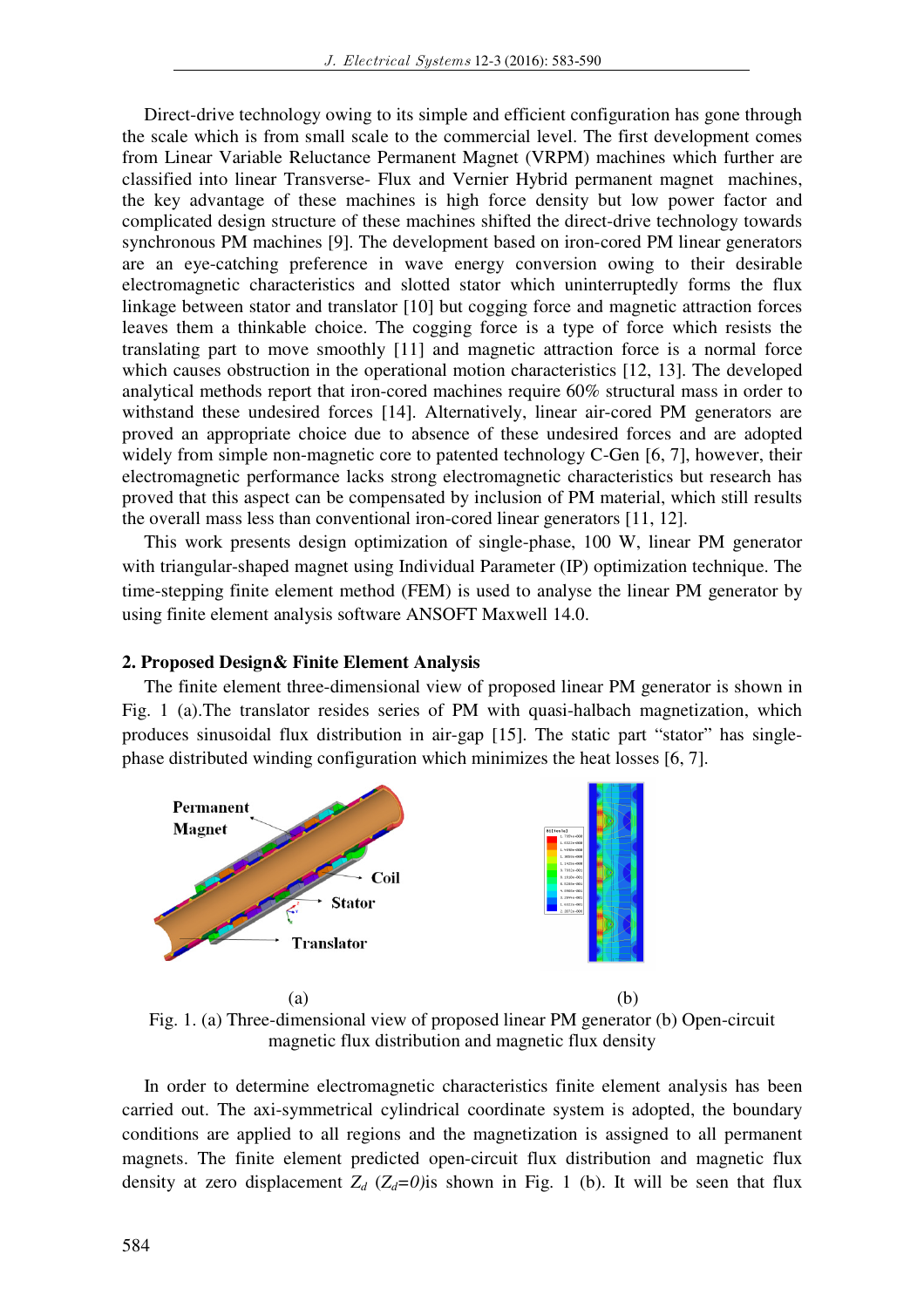distribution is uniform and forms smooth linkage between translator and stator. In order to illustrate the benefit of proposed linear PM generator and validate, a conventional linear PM generator equipped with rectangular-shaped magnet has been analysed in terms of electromagnetic characteristics, weight and optimization against same design specification [16, 17]. The time-varying performance using transient mode is analysed as shown in Fig. 2 (a) The RMS Induced-emf generated in stator winding [7] can be written as;

$$
E = \frac{2\pi}{\sqrt{2}} f N_{ph} \phi_m \tag{1}
$$

where E is the induced-EMF, f is frequency,  $N_{ph}$  is the no. of turns in winding and  $\phi_m$ flux linkage.

 Fig. 2 (a) and Table 1 shows the comparison of induced-EMF produced in stator winding and Fig. 2 (b) shows the comparison of finite element evaluated efficiency and total machine weight for conventional and proposed linear PM generator, respectively. It will be seen that, the proposed linear generator achieves higher electromagnetic performance and results lower weight for overall machine within same design specifications as compared to conventional linear generator [16, 17]



Fig. 2. (a) Induced-emf produced in stator winding (b) efficiency and weight comparison for conventional and proposed linear PM generator

| Table 1. Induced-ENIF and Flux-Hikage III willuing |                   |                          |  |  |
|----------------------------------------------------|-------------------|--------------------------|--|--|
| Design type                                        | Induced-EMF $(V)$ | <b>Flux-linkage</b> (Wb) |  |  |
| Proposed design                                    | 351.6278          | 3.3602                   |  |  |
| Conventional design                                | 225.2489          | 2.2536                   |  |  |

Table 1:Induced-EMF and Flux-linkage in winding

### **3. Efficiency Analysis**

The efficiency is the worthwhile part in the design analysis of linear generator [18]. It computes existing losses and subsequently determines the net resultant performance. It can be computed as;

$$
\eta = \frac{P_{out}}{P_{out} + P_{cu} + P_{fe}}\tag{2}
$$

where  $P_{out}$ ,  $P_{fe}$ , and  $P_{cu}$  are output-electric power, core loss and heat loss, respectively.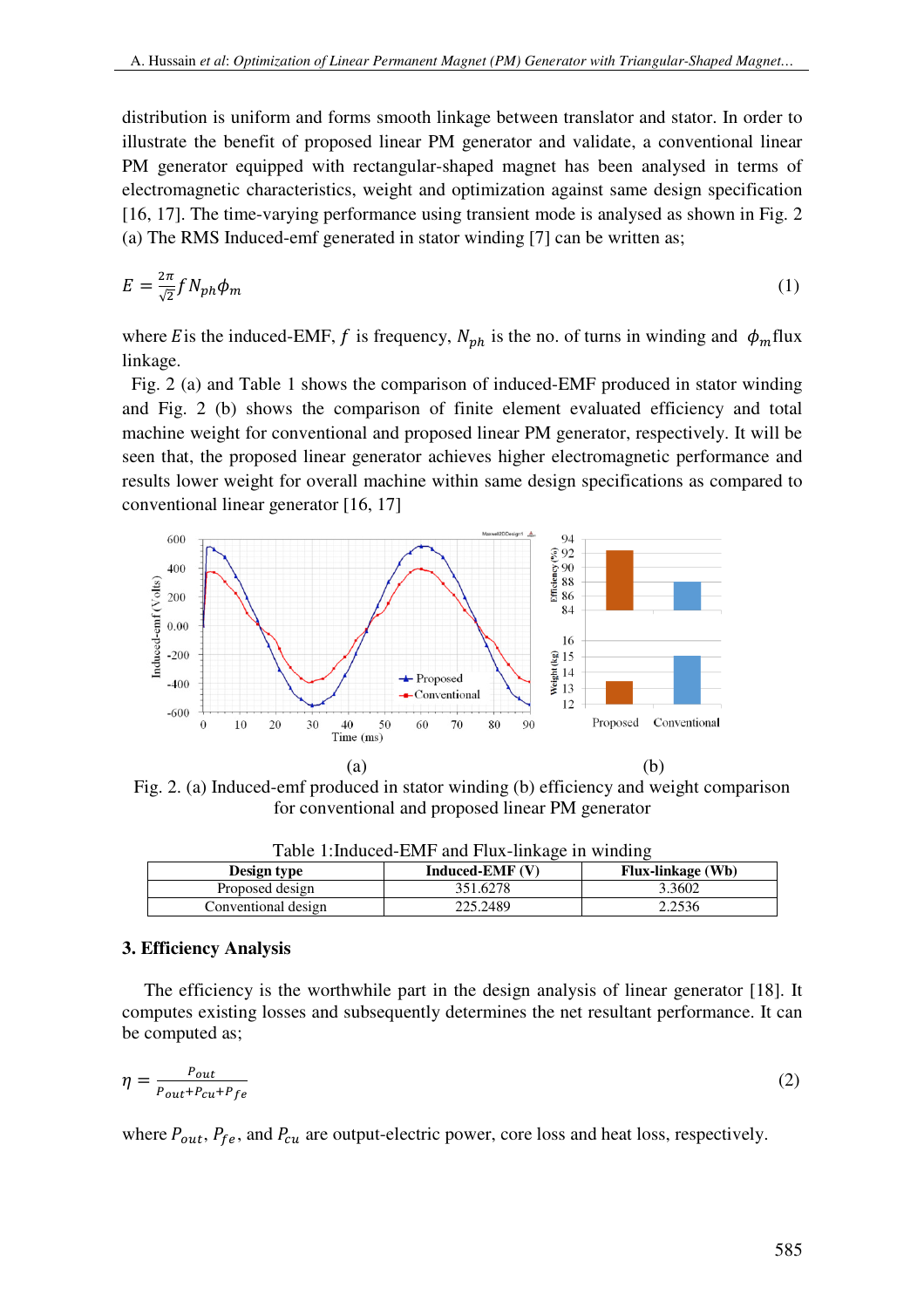Copper or heat loss can be determined as follows [19];  $P_{cu} = I^2 R$  (3)

Where  $I$  and  $R$  are RMS magnitude of current and resistance of coil, respectively. Coreloss of the linear generator is based on three diverse quantities; eddy-current, excessive and hysteresis loss [20]. The combined form can bewritten as;

$$
P_{fe} = \Sigma (P_{hi} + P_{ci} + P_{ei})
$$
\n<sup>(4)</sup>

where $P_{ei}$ ,  $P_{ci}$ , and  $P_{hi}$  are eddy-current, excessive and hysteresis loss, respectively.

## **4. Design Optimization**

The objective function of optimization is efficiency maximization " $\eta$ " under the constraints and constants values. The Individual Parameter (IP) optimization technique [21, 22] is employed, which is also known as linear optimization [23]. The IP optimization technique is a powerful tool in the design optimization of linear electrical machines, it assists to find the best optimal point amongst the entire defined space [24]. The original schematic of linear PM generator used for optimization is shown in Fig. 3.Amongst all design parameters some parameters have insignificant influence on the performance of linear PM generator such as; the height of ferromagnetic tube,  $h_{vm}$ , and stator supporting tube,  $h_{vs}$ , which are kept equal and minimum because they only assist to position and hold active parts such as magnets and winding. Therefore, the stator outer radius,  $R_e$ , is set to 50 mm. All the constant values used for optimization are listed in Table 2.



Fig. 3. Schematic diagram of linear PM generator for optimization

| Item                            | symbol                  | value                | unit         | <b>Item</b>                     | symbol      | value  | unit          |
|---------------------------------|-------------------------|----------------------|--------------|---------------------------------|-------------|--------|---------------|
| Air-gap length                  | $\ell_g$                | 0.8                  | mm           | Coercive force                  | $H_c$       | $-864$ | $K\text{A/m}$ |
| Magnet thickness                | $h_m$                   | 5                    | mm           | Wire diameter                   | d           | 0.8    | mm            |
| Height of<br>ferromagnetic tube | $h_{ym}$                | 3.5                  | mm           | Machine length<br>(Z-direction) | $\ell_z$    | 480    | mm            |
| Height of stator                | $h_{\rm{ys}}$           | 3.5                  | mm           | Steel material                  | Mildsteel   |        |               |
| Stator outer radius             | $R_e$                   | 50                   | mm           | Magnet material                 | NdFeB (N35) |        |               |
| Total height                    | $h_{th}$                | 50                   | mm           | Number of phases                |             |        |               |
| Resistivity of<br>copper        | $\rho$                  | $1.7 \times 10^{-5}$ | $\Omega$ .mm |                                 |             |        |               |
| Rated velocity                  | $\boldsymbol{\upsilon}$ | 1.0                  | m/s          |                                 |             |        |               |
| Magnet remanence                | $B_r$                   | 1.14                 | T            |                                 |             |        |               |
| Relative<br>permeability        | $\mu_r$                 | 1.05                 |              |                                 |             |        |               |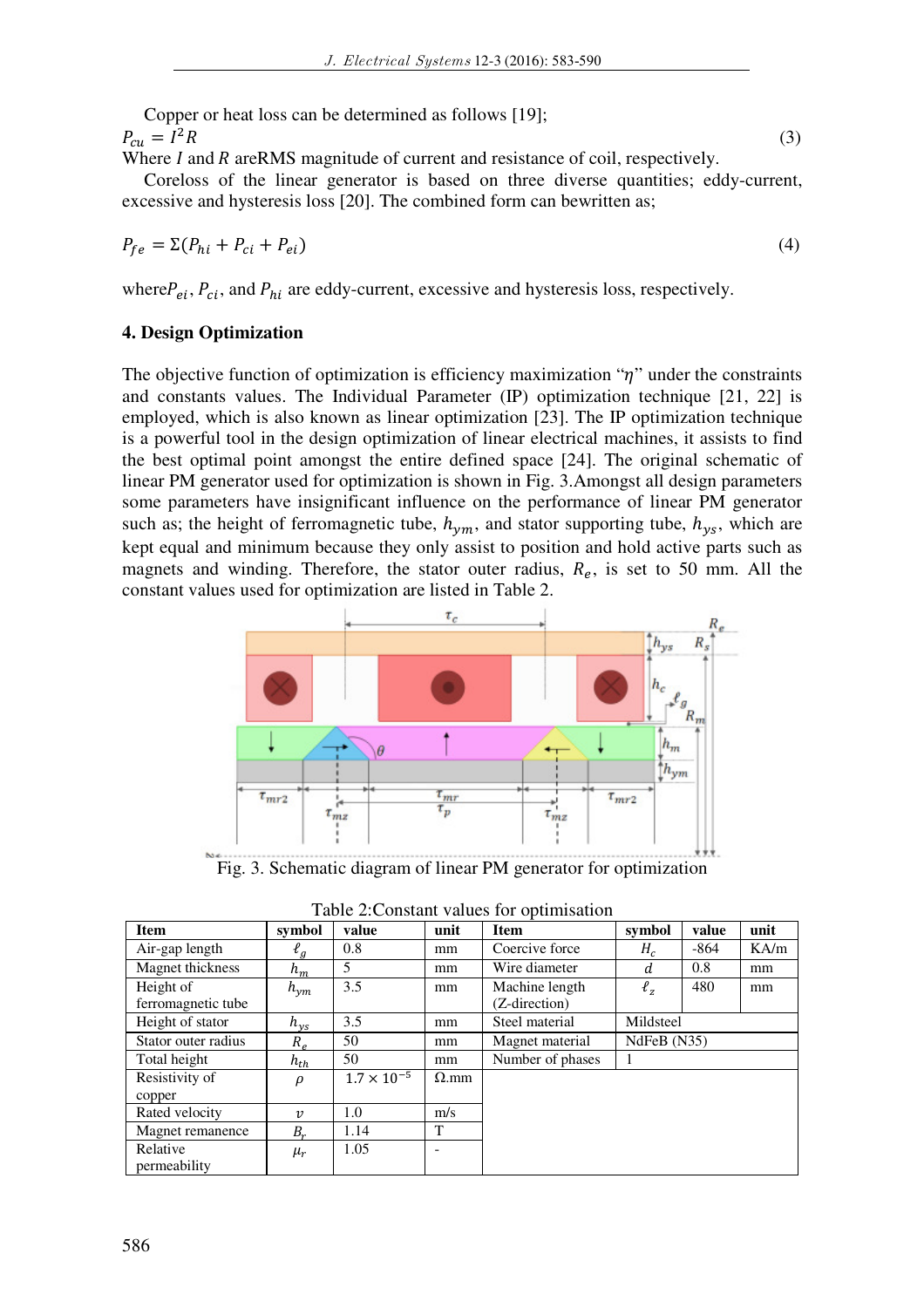The total height of machine,  $h_{th}$ , is kept at 50mm and the length of translator and stator in Z-direction,  $\ell_z$ , is kept at 480mm and 300mm owing to stroke limitations. The definitions of optimization variables and constraints are listed in Table 3, these are the leading design parameters which have significant influence on the machine performance and include, magnet angle,  $\mathcal{M}_{\theta(\Delta)}$ , the pole-width ratio,  $\mathcal{P}_{w}$  ratio, and split ratio between translator and stator,  $S_{a}$  ratio, and are defined as follows;

$$
\mathcal{M}_{\theta(\Delta)} = \theta \tag{5}
$$

$$
\mathcal{P}_{w} \text{ratio} = \tau_p / \tau_{mz} \tag{6}
$$
\n
$$
\mathcal{S}_a \text{ratio} = R_m / R_e \tag{7}
$$

The variables in Table 3 are individually optimized i.e. only one parameter varies while others are kept constant and the rated output power is always maintained fixed at 100 W by adjusting the magnitude of rated current [18, 19]. The initial value of pole-pitch,  $\tau_n$ , and axial length of radially magnetized magnet,  $\tau_{mr}$ , are assumed 20mm. The coil height,  $h_c$ , and coil-pitch,  $\tau_c$ , are assumed to be equal to 20mm, as initial value.

| Tuoto 3.0 billillautoli valtuoto alla volistiallito |                                        |               |                             |  |
|-----------------------------------------------------|----------------------------------------|---------------|-----------------------------|--|
| <b>Optimization variable</b>                        | symbol                                 | initial value | constraints                 |  |
| magnet angle                                        | $\mathcal{M}_{\theta(\Delta)}(\theta)$ | $50^{\circ}$  | $[20^{\circ}, 130^{\circ}]$ |  |
| pole-width ratio                                    | $P_w$ ratio ( $\tau_p/\tau_{mz}$ )     | 6.0           | [5.2, 7]                    |  |
| split ratio                                         | $S_a$ ratio $(R_m/R_e)$                | 0.70          | [0.66, 0.75]                |  |

Table 3:Optimization variables and constraints

Each individual optimization follows the optimizing sequence of magnet angle,  $\mathcal{M}_{\theta(\Delta)}$ , the pole-width ratio,  $P_{w}$  ratio, and split ratio between translator and stator,  $S_{a}$  ratio, like, when one individual parameter is optimized and will be used in subsequent individual parameter optimization.

# 4.1.Influence of  $\mathcal{M}_{\theta(\Delta)}(\theta)$

The translator of linear generator is equipped with permanent magnet, however, magnet has angle  $\theta$  as shown in Fig. 3. The variation of this angle yields a considerable impact on the characteristics and performance of linear generator and is of prime importance to analyze [21, 22] because their variation gives rise to the flux-linkage and in turn increases the induced-EMF.. The output power is set constant when varying the angle  $\theta$ . Fig. 4 (a) shows the influence on induced-emf produced in winding, efficiecny and output power of linear PM generator with respect to variation in  $\mathcal{M}_{\theta(\Delta)}$ The effect on copperloss, ironloss and output power while varrying  $\mathcal{M}_{\theta(\Delta)}$  is shown in Fig. 4 (b)



Fig. 4. Influence on (a) induced-emf, efficiency and output power (b) copper loss, iron loss and output power with variation in  $\mathcal{M}_{\theta(\Delta)}(\theta)$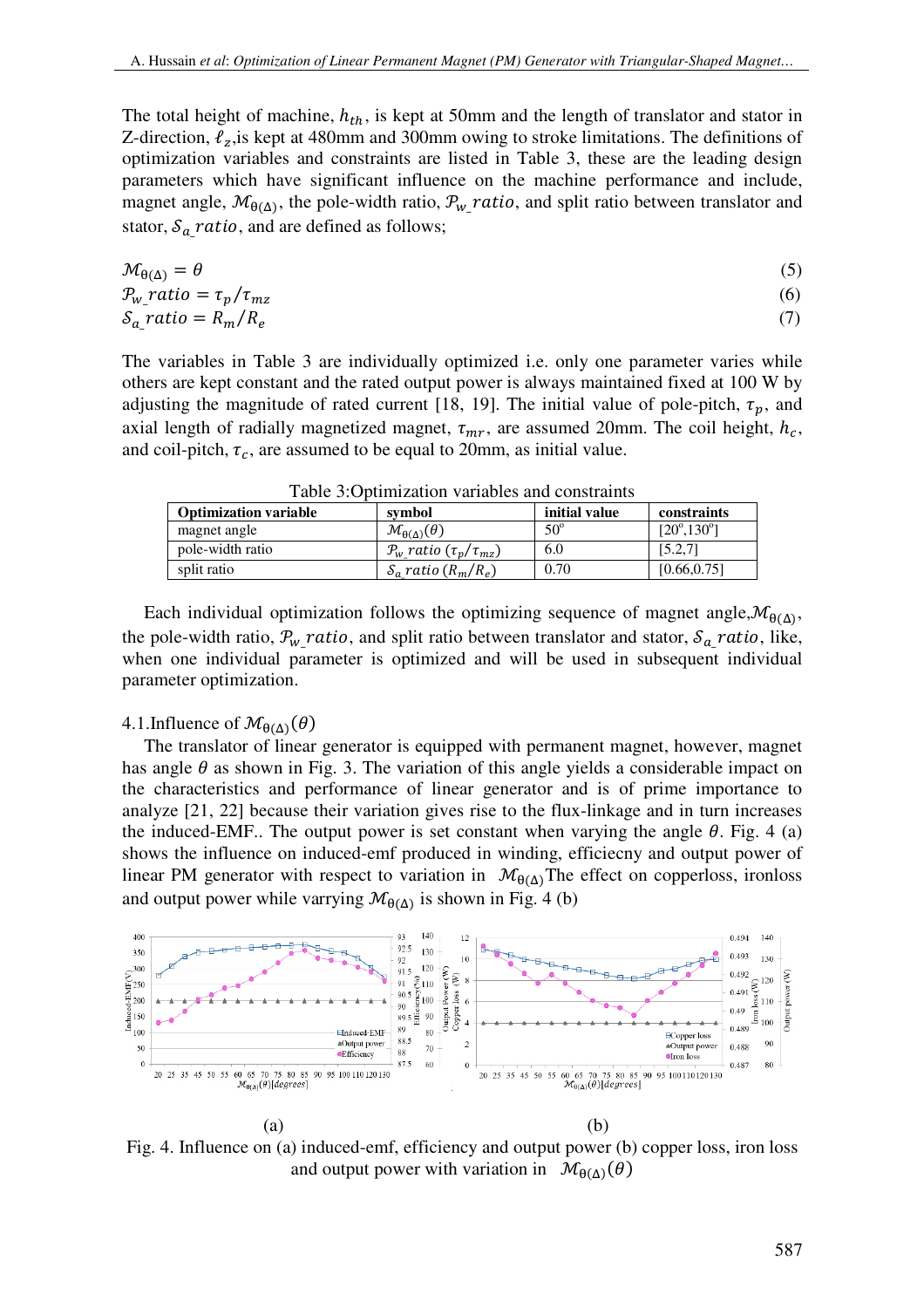# 4.2. Influence of  $P_{w}$  ratio  $(\tau_p / \tau_{mz})$

 $\tau_p/\tau_{mz}$  is called "pole width ratio", and defines the relationship between Magnet Magnetization and Magnet Pole-pitch (MM&MP) variation [22, 23]. This ratio also determines the maximum linkage of flux between stator winding and PM of translator. For MM&MP variation also optimization is carried out by keeping output power to a constant value by adjusting the magnitude of current [18, 19] Fig. 5 (a) shows the influence on induced-emf produced in winding, efficiecny and output power of linear PM generator with respect to variation in  $\tau_p/\tau_{mz}$  for conventional and propsoed linear PM generator. The effect on copper loss, iron loss and output power while varrying  $\tau_p/\tau_{mz}$  for conventional and propsoed linear PM generator is shown in Fig. 5 (b). It will be seen that the proposed design attains highest charcateritcs i.e. induced-emf and efficiency and lowest losses i.e. copper loss and iron loss as compared to conventional linear PM generator.



Fig. 5. Influence on (a) induced-emf, efficiency and output power (b) copper loss, iron loss and output power with variation in  $P_{w}$ <sup>r</sup>atio ( $\tau_p/\tau_{mz}$ )

4.3. Influence of  $S_{a}$  ratio  $(R_m/R_e)$ 

The  $R_m/R_e$  ratio is called "split ratio", it is an optimal balance between magnetic and electrical loading [18,19]. It is very essential part because its variation determines the maximum efficiency and minimum losses [18]. Likewise, the output electric power is retained to its fixed value by performing adjustment in the magnitude of rated current. The external diameter of static part is maintained constant when varying radius of outer diameter of translator.Fig. 6 (a) shows the effect on induced-emf, efficiecny and output power of linear PM generator with respect to variation in  $R_m/R_e$  for conventional and propsoedlinear PM generator. The influence on copper loss, iron loss and output power while varrying  $R_m/R_e$  for conventional and propsoed linear PM generator is shown in Fig. 6 (b). It will be seen that the proposed design obtains highest electromagnetic charcateritcs and lowest losses such as; copper loss and iron loss as compared to conventional linear PM generator.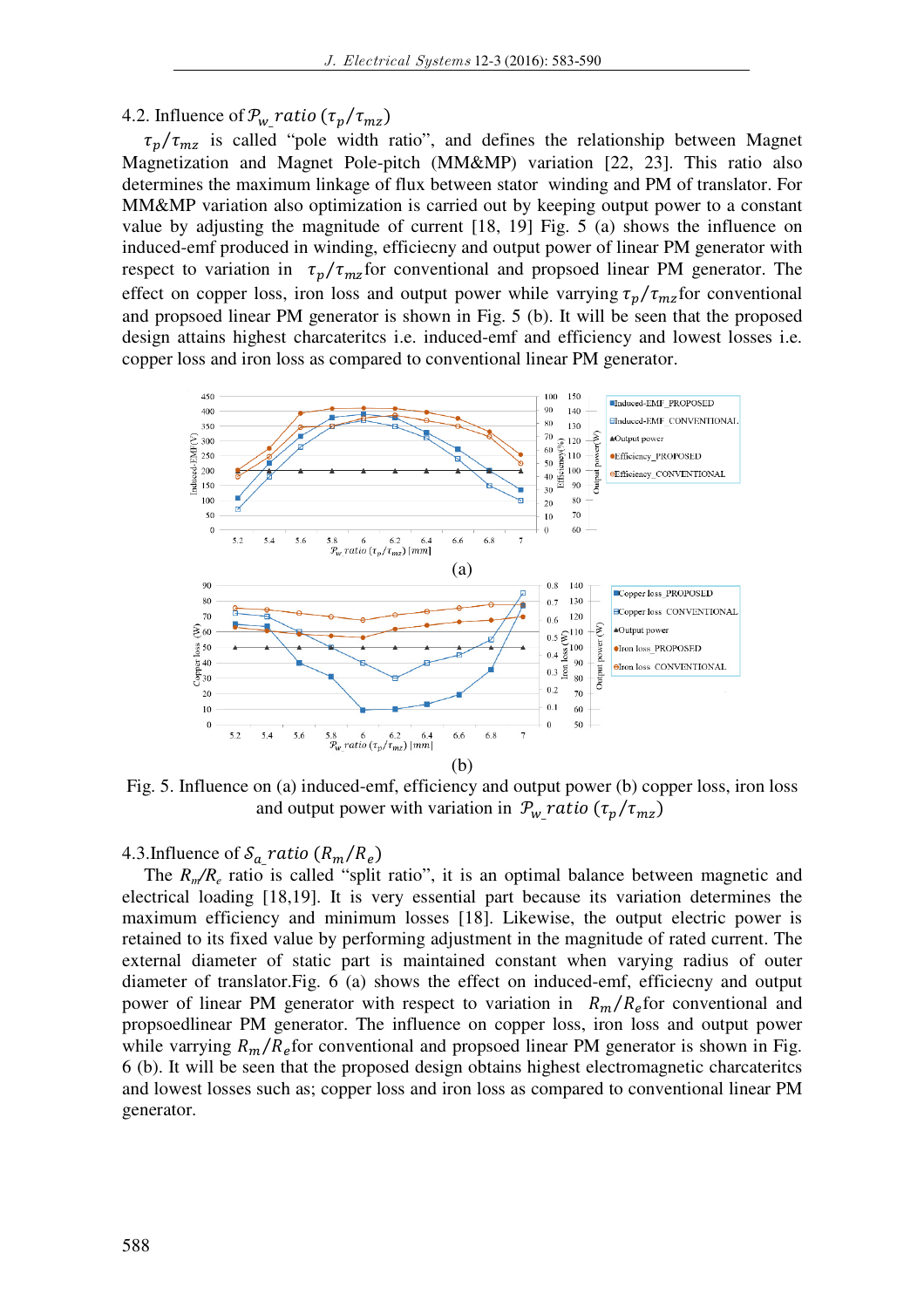

Fig. 6. Influence on (a) induced-emf, efficiency and output power (b) copper loss, iron loss and output power with variation in  $S_{a}$  ratio  $(R_m/R_e)$ 

The optimum value for magnet angle,  $\mathcal{M}_{\theta(\Delta)}$ , the pole-width ratio,  $\mathcal{P}_{w}$  ratio, and split ratio between translator and stator,  $\mathcal{S}_{a}$  ratio, which yields higher efficiency are listed in Table 4.

| ruote no pullum varuos arter opullillation |                                        |                      |  |  |
|--------------------------------------------|----------------------------------------|----------------------|--|--|
| <b>Optimisation variable</b>               | symbol                                 | <b>Optimal value</b> |  |  |
| magnet angle                               | $\mathcal{M}_{\theta(\Delta)}(\theta)$ | $85^\circ$           |  |  |
| pole-width ratio                           | $P_w$ ratio $(\tau_n/\tau_{mz})$       | 6.0                  |  |  |
| split ratio                                | $S_a$ ratio $(R_m/R_e)$                | 0.69                 |  |  |

Table 4:Optimal values after optimization

### **5. Conclusion**

The direct-drive linear generator is an energetic and robust technology which enhances the performance of wave energy conversion system dynamically. A linear PM generator is proposed with triangular-shaped magnet which has superior characteristics and lower mass as compared to conventional linear PM generator. The finite element analysis is carried out in order to determine the electromagnetic characteristics and to validate the proposed design. The Individual Parameter (IP) optimization technique is adopted in order to optimize and achieve highest performance of linear PM generator. The objective function is to maximize efficiency and optimization variable are magnet angle,  $\mathcal{M}_{\theta(\Delta)}$ , the pole-width ratio,  $P_{w}$  ratio, and split ratio between translator and stator,  $S_{a}$  ratio, which are optimized according to the nature of technique. The constraints along with their ranges and initial values are also provided. The optimal values for magnet angle,  $\mathcal{M}_{\theta(\Delta)}$ , the pole-width ratio,  $P_{w}$  ratio, and split ratio between translator and stator,  $S_{a}$  ratio, which results maximum electromagnetic characteristics and highest efficiency are given.

### **Acknowledgment**

This research is supported by Universiti Teknologi PETRONAS, 32610 Bandar Seri Iskandar, Perak Darul Ridzuan, Malaysia and funded by Fundamental Research Grant Scheme (FRGS), Ministry of Education, Malaysia.